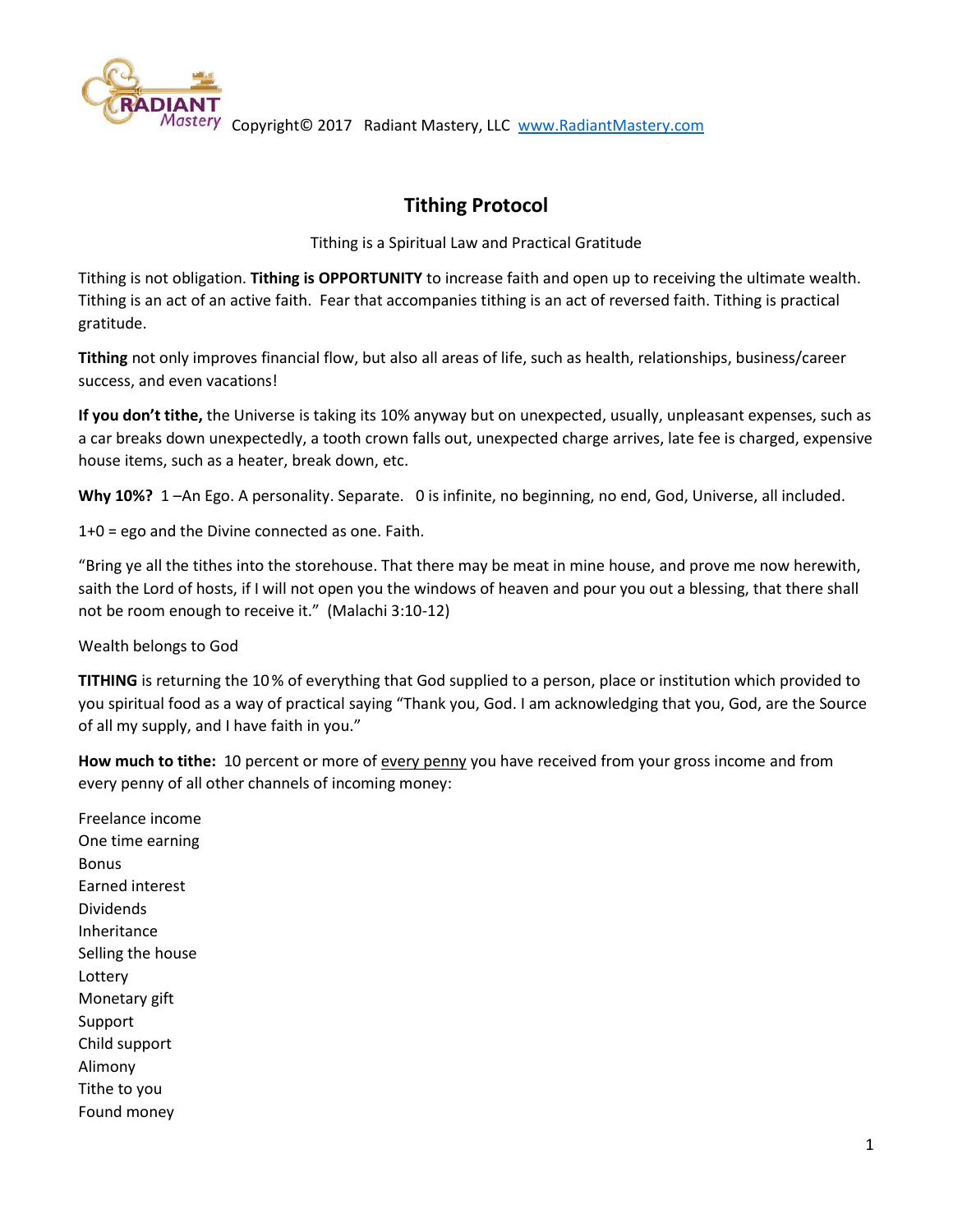

**When to tithe:** As soon as you received it. Do not wait to create a large sum. You have to keep the flow going.

**To whom to tithe:** a person, a place or an institution that provided spiritual food at that moment.

Definition of spiritual food: Everything that

- uplifts your spirit
- teaches you about spirit
- reminds you about spirit
- makes your soul sing
- makes you ponder about the soul or spiritual things of life
- helps you pay attention to spiritual workings of life
- fill you with joy and happiness on the spiritual level
- Anything related to spiritual, highly-vibrational, uplifting frequency

#### Examples:

- $\checkmark$  An author of a spiritual or inspirational or self-help book
- $\checkmark$  A musician whose music uplifted your spirit
- $\checkmark$  A friend who reminded you about "light at the end of a tunnel"
- $\checkmark$  A spiritual mentor who teaches you about spiritual workings of life
- $\checkmark$  A minister at a church you attend
- $\checkmark$  An organization whose actions inspired you
- $\checkmark$  A food server who went above and beyond in his or her service and filled your soul with joy.
- $\checkmark$  A family of strangers at a restaurant having a really great time and reminding to you that life is about joy and happiness
- $\checkmark$  A journalist who wrote an amazing uplifting article in a magazine or a blog
- $\checkmark$  Radio host who uplifts and reminds you about the Spirit
- $\checkmark$  A business mentor who opened a new world for you that changed your entire life
- $\checkmark$  A stranger who conducted a random act of kindness to someone else, thus reminding to you that we are all interconnected.
- $\checkmark$  Your family member who uplifted and supported you.
- $\checkmark$  Your child who said something profound and uplifting

## **The reason to tithe:**

- 1. To increase faith 100-fold.
- 2. To acknowledge the Source of your money as a practical measure for increasing your faith.
- 3. To give thanks. (practicing practical gratitude)
- 4. To keep the Universal flow going.
- 5. To request more money to come in.
- 6. To let God open the windows of heaven. "You cannot out give God." Emerson.
- 7. To overcome money fears.
- 8. To ensure the Windows of Heaven to open up for you.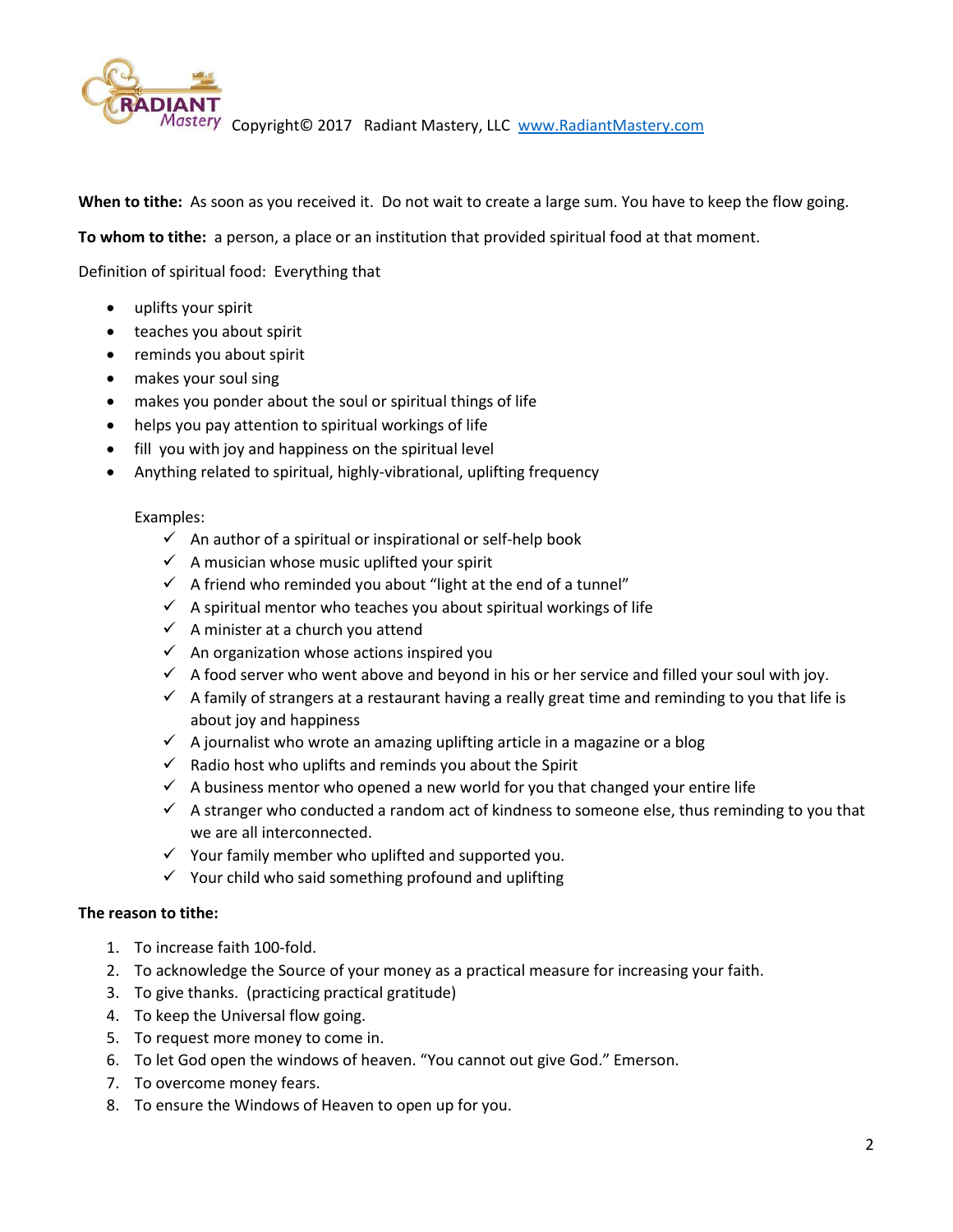

- 9. To become conscious about giving and receiving. To prove that the more you give, the more you receive. If you want to receive money, it is MONEY you have to give. (Not your time, things, advice, etc.)
- 10. To ensure a **permanent** flow of financial resources.
- 11. To ensure a permanent flow of blessings.
- 12. To ensure the feeling of permanent financial security.

**How to tithe:** Cheerfully and without attachment. After you give the money or a check or make a transfer, you have no say in how the receiver spends money. It's none of your business.

Discipline is needed to make sure the tithe is not a "legal" bribe or expecting something in return or wanting to advise how to spend the tithe. You must feel the joy of giving and the joy of being grateful for the income that God provided to you.

## **What's not a tithe?**

Less than 10 %.

- **≻Charity.**
- $\triangleright$  Giving money to your family member or a friend only because they are in need.
- $\triangleright$  Buying gifts on the tithe money.
- $\triangleright$  Charity
- **▶** Donation
- $\triangleright$  Love offering for services provided (Unless it is a specific tithe)

**When paying bills:** Tithe first, then pay the bills, even when not enough for the bills at the beginning.

When you start tithing, you will notice that your remaining 90% lasts longer. So you are even more comfortable with 90% than when you kept all 100%.

If you are on **a "fixed income,"** you "fixed" it yourself. You need to tithe no matter what income you receive. It is still God's abundance that is given to you. If you are on Social Security, you are not exempt from tithing.

When you start tithing, the results might not be visible right away, but if you don't stop, you will be amazed.

If you stop tithing or tithe sporadically, your abundant supply will stop or gradually dry out.

There is a tendency to stop tithing when abundance is flowing and everything is working great.

#### **DO NOT STOP TITHING!**

Otherwise, the newly found flow will dry out.

When you about to send the money: Hold the bill (or check) and declare:

"All that is mine by Divine Right is now released and reaches me in a perfect way under Grace." (Florence Scovel Shinn)